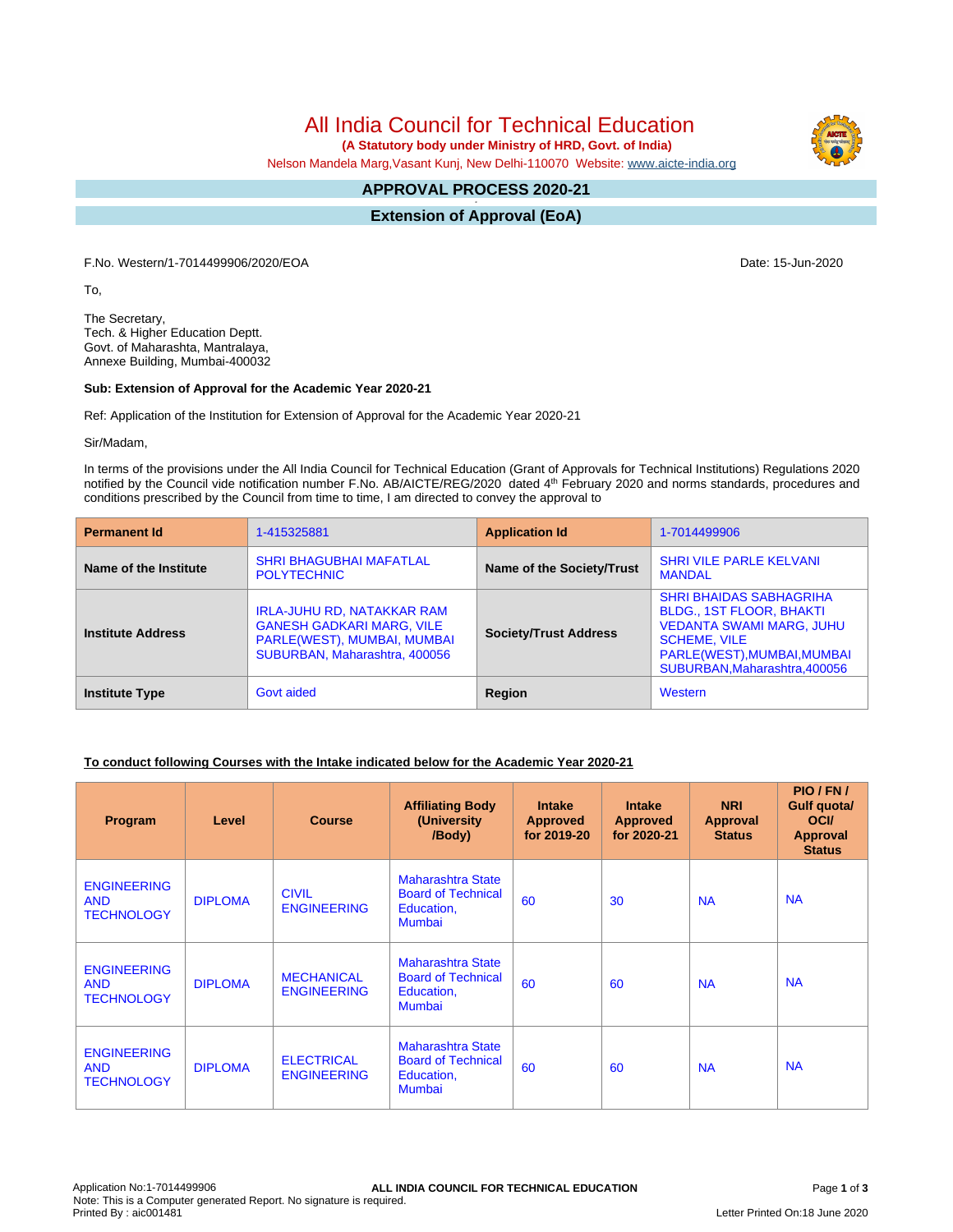| <b>ENGINEERING</b><br><b>AND</b><br><b>TECHNOLOGY</b> | <b>DIPLOMA</b> | <b>PLASTICS</b><br><b>ENGINEERING</b>                                                          | <b>Maharashtra State</b><br><b>Board of Technical</b><br>Education,<br>Mumbai        | 30           | 30         | <b>NA</b> | <b>NA</b> |
|-------------------------------------------------------|----------------|------------------------------------------------------------------------------------------------|--------------------------------------------------------------------------------------|--------------|------------|-----------|-----------|
| <b>ENGINEERING</b><br><b>AND</b><br><b>TECHNOLOGY</b> | <b>DIPLOMA</b> | <b>CHEMICAL</b><br><b>ENGINEERING</b>                                                          | <b>Maharashtra State</b><br><b>Board of Technical</b><br>Education,<br>Mumbai        | 30           | 30         | <b>NA</b> | <b>NA</b> |
| <b>ENGINEERING</b><br><b>AND</b><br><b>TECHNOLOGY</b> | <b>DIPLOMA</b> | <b>COMPUTER</b><br><b>ENGINEERING</b>                                                          | <b>Maharashtra State</b><br><b>Board of Technical</b><br>Education.<br>Mumbai        | 60           | 60         | <b>NA</b> | <b>NA</b> |
| <b>ENGINEERING</b><br><b>AND</b><br><b>TECHNOLOGY</b> | <b>DIPLOMA</b> | <b>INFORMATION</b><br><b>TECHNOLOGY</b>                                                        | <b>Maharashtra State</b><br><b>Board of Technical</b><br>Education,<br><b>Mumbai</b> | 60           | 60         | <b>NA</b> | <b>NA</b> |
| <b>ENGINEERING</b><br><b>AND</b><br><b>TECHNOLOGY</b> | <b>DIPLOMA</b> | <b>ELECTRONICS</b><br><b>AND</b><br><b>TELECOMMUNI</b><br><b>CATIONS</b><br><b>ENGINEERING</b> | <b>Maharashtra State</b><br><b>Board of Technical</b><br>Education,<br>Mumbai        | $\mathbf{0}$ | $60^{#}\%$ | <b>NA</b> | <b>NA</b> |
| <b>ENGINEERING</b><br><b>AND</b><br><b>TECHNOLOGY</b> | <b>DIPLOMA</b> | <b>COMPUTER</b><br><b>SCIENCE AND</b><br><b>ENGINEERING</b><br>(DATA<br><b>SCIENCE)</b>        | <b>Maharashtra State</b><br><b>Board of Technical</b><br>Education,<br>Mumbai        | $\mathbf{0}$ | $60^{#}\%$ | <b>NA</b> | <b>NA</b> |

## Approved New Course(s)

# **Course(s) Applied for Closure by the Institute for the Academic Year 2020-21**

| <b>Program</b>                              | Level          | <b>Course</b>                           | <b>Affiliating Body</b><br>(Univ/Body)                                     | <b>Course Closure Status</b> |
|---------------------------------------------|----------------|-----------------------------------------|----------------------------------------------------------------------------|------------------------------|
| <b>ENGINEERING AND</b><br><b>TECHNOLOGY</b> | <b>DIPLOMA</b> | <b>INDUSTRIAL</b><br><b>ELECTRONICS</b> | Maharashtra State<br><b>Board of Technical</b><br><b>Education, Mumbai</b> | Approved                     |
| <b>ENGINEERING AND</b><br><b>TECHNOLOGY</b> | <b>DIPLOMA</b> | <b>DIGITAL</b><br><b>ELECTRONICS</b>    | Maharashtra State<br><b>Board of Technical</b><br><b>Education. Mumbai</b> | Approved                     |

# **It is mandatory to comply with all the essential requirements as given in APH 2020-21 (Appendix 6)**

# **Important Instructions**

1. The State Government/ UT/ Directorate of Technical Education/ Directorate of Medical Education shall ensure that 10% of reservation for Economically Weaker Section (EWS) as per the reservation policy for admission, operational from the Academic year 2020-21 is implemented without affecting the reservation percentages of SC/ ST/ OBC/ General. However, this would not be applicable in the case of Minority Institutions referred to the Clause (1) of Article 30 of Constitution of India. Such Institution shall be permitted to increase in annual permitted strength over a maximum period of two years beginning with the Academic Year 2020-21